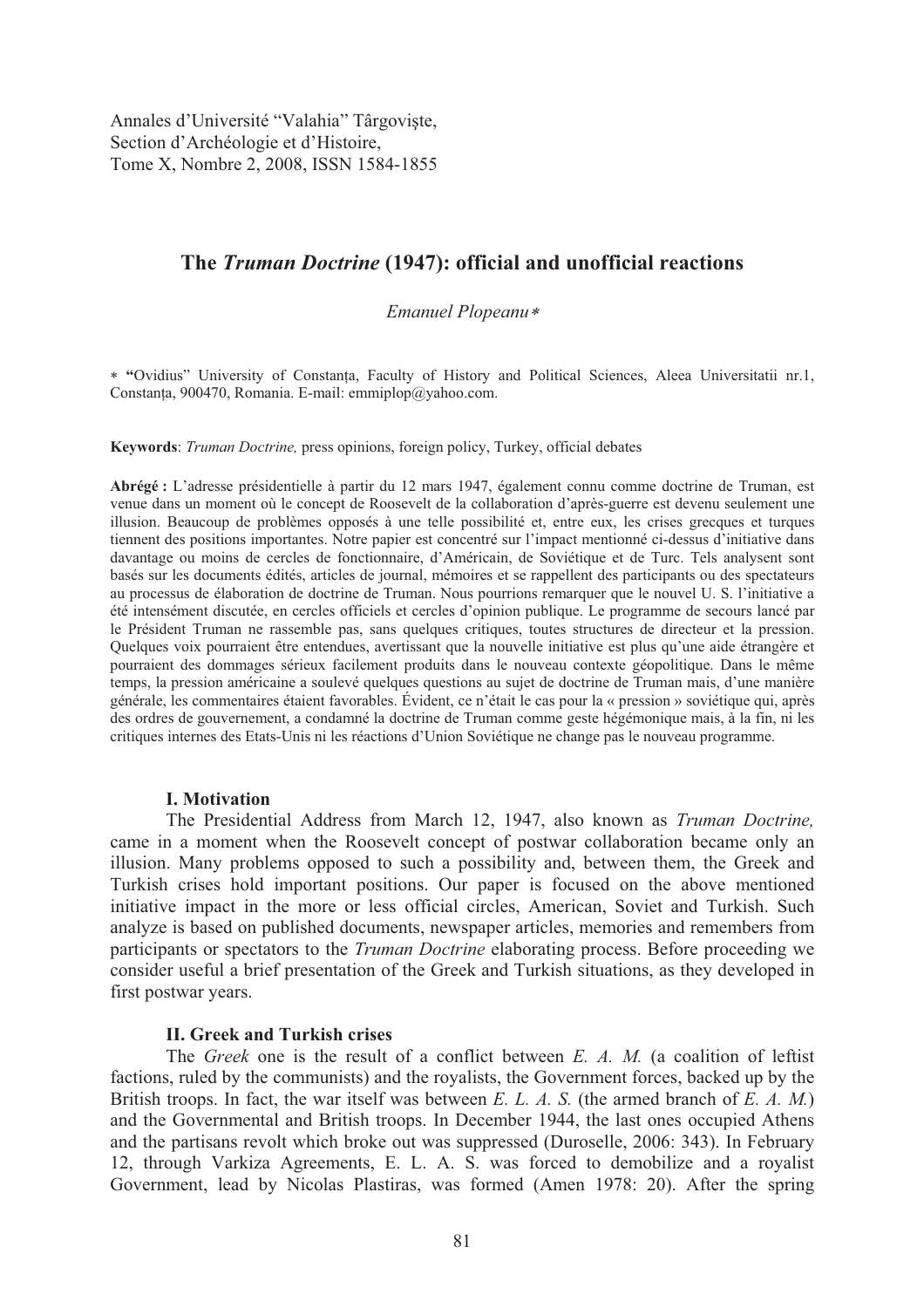elections, won by the monarchists and the September referendum, through which a large majority accepted the King George II return, the war broke out again (Fontaine, 1992: 46-47). The Communist was helped by the Iugoslavia, Bulgaria and Albania where find arms, food and training and recovery camps (Lafeber, 1980: 48). At the end of the year, the Greek Government informed U. N. Security Council that the rebels were aided from abroad and that Greek situation is very critical (*A Decade of*..., 1985: 528; *Summary Statement of the United States Position in the Security Council on the Greek Case,* 1946).

*Turkey's* situation was not so desperate; in the same time, a certain degree of tensions, between Moscow and Ankara, convinced the Turkish Government that country integrity and, even its independence, was in a real danger. In March 1945 Soviet Union denounce the 1925 *Treaty of Friendship and Neutrality* with Turkey (*Soviet Treaty*..., 1950: 313). In June, in two conversations, the Soviet Commissar for Foreign Affairs, Veaceslav Molotov, made known, to Turkish Ambassador, Selim Sarper, Soviet demands: the changing of Montreux Convention and Soviet military bases in the Straits and the East Anatolian territories, Kars, Ardahan and Atvin submitting (Plopeanu, 2005: 258). For the Turks, these were the very firm signs of a future war with Soviet Union.

To this situation we must add the constant military movements, developed by Soviet Union either in Romania and Bulgaria or Caucasus region hoping that Turkey would be incapable to resist to such a pressure and would accept above mentioned demands.

Soviet approach was resumed, in August 1946, when, through a diplomatic note, it was proposed, again, a multilateral control of the Straits (but only for the riparian states) and freedom of the passage for the Black Sea countries warships (Hurewitz 1958-1960: 269-270, *Soviet Chargé d'Affairs, Washington, to Acting Secretary of State,* August 7, 1946). Especially the idea of splitting Straits control was strongly rejected by the Department of State and, in the process of elaborating reply, the officials from State – War - Navy Coordinating Committee take into consideration even resistance by using force (Yergin, 1978: 234).

However, despite all of this, U. S. didn't show very eager to assume a protective posture though, from February 1946, George F. Kennan *Long Telegram* delivered a new ideological background, more coherent and conclusive, about Soviet Foreign Policy goals and U. S. methods to stand up against those. Only the British decision, publicly made in February 12, 1947, to abandon its role of strategic partner in Greece and Turkey and to withdraw any military and economic aid, due its own financial problems, left the U. S. with no solution other than that of massive involvement.

The Washington policy – makers response to those two crises was the 400 million dollars aid program, for Greece and Turkey, as it was announced by the President himself in the Congress, in March 12. But noticing the new initiative was not enough. The President Address was an ideological one and this particular characteristic was hailed or criticized by the officials and the press.

# **III. Official Reactions**

 We must underline, from the beginning that the idea of a massive implication, of the U. S., in areas in which the Soviet desire for hegemony was real, encountered some critics, between U. S. high ranking officials. On one hand, the reasons and timing for that kind of program and, on the other hand, the U. S. capability to take the stand, all over the world, was the main problems which appeared in the officials debates, before and after March 12.

Some of the correspondence and analyses are quite revealing. On March 7, George Elsey, Assistant of the Truman Special Counselor, Clark Clifford, send a letter to the last one in which show that the necessary time for Presidential Address preparation was to short and the public opinion wasn't ready to accept such a program, if some explanations are not given,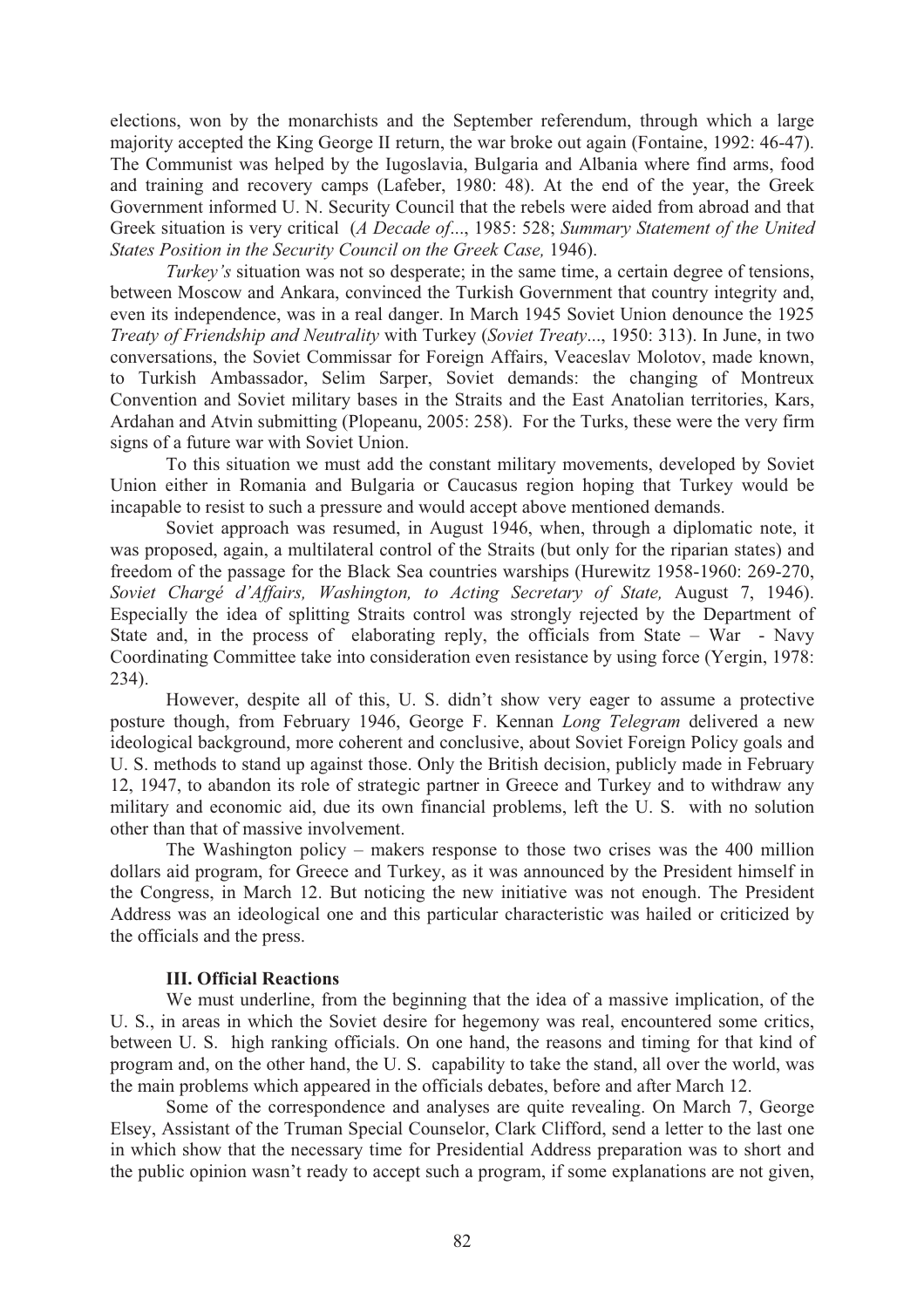in advance. Such situation could lead, in Elsey's opinion, to a divided public. Moreover, Elsey emphasized the fact that, in recent past, no Soviet overt action, which could serve as an adequate pretext for the Presidential program, taking place. The only outcome of this move would be the failure of future Moscow Conference of Foreign Ministers (from March – April) (*Letter from George M. Elsey...,* 1947: 1). Instead, Elsey suggested a message limited in scope, focused on American responsibility for general European reconstruction (Yergin 1978: 282 - 283).

The Elsey view wasn't isolate. Before him, in January and February, some Department of State analyses highlighted the fact that "Soviet Union encounter great economic difficulties" which "led to an international behavior less aggressive [...] in last weeks" (Lafeber 1980: 50). In private, even Dean Acheson remarked that "Russians would not go to war with United States unless they are absolutely mad" (Lafeber 1980: 51).

From the view of U. S. capability to take action, anywhere in the world, a revealing analyze came into our attention. In April 29, Joint Strategic Survey Committee sent a report to *Joint Chiefs of Staff* (*Containment...,* 1978: 71, *United States Assistance to Other Countries from the Standpoint of National Security,* April 29, 1947). This document proposed a hierarchy of various states and regions from Europe, Asia and Latin America, based upon two criteria: 1. *their significance for the U. S. security* and 2*. urgency of help*. According to first criteria, Turkey and Greece was placed on  $9<sup>th</sup>$  and  $10<sup>th</sup>$  position, after entire Western Europe and Canada (*Containment...,* 1978: 79, *United States Assistance to Other Countries from the Standpoint of National Security,* April 29, 1947). Taking into account the second one, first two places was occupied by those two countries (*Containment...,* 1978: 82, *United States Assistance to Other Countries from the Standpoint of National Security,* April 29, 1947). The J. S. S. C. report draw attention upon the fact that U. S. aid "must determine that nation to built a sound economy, to maintain army forces at a sufficient level for securing its independence and to be a real help for United States, in case of an ideological warfare" (*Containment...,* 1978: 83, *United States Assistance to Other Countries from the Standpoint of National Security,* April 29, 1947).

 Other members of Administration take position regarding the Presidential program. George F. Kennan (at that moment, head of the *Policy Planning Staff*, newly created in Department of State) resolutely opposed to sending military assistance to Turkey, which doesn't experienced an internal Communist movement and, moreover, bordered Soviet Union. In his opinion, unlike economic aid, the political one could be provocative. One of the first recommendations of the P. P. S. referred to the necessity that measures which must be taken do not give the impression that "*Truman Doctrine* is a blank check, supplying economic and military aid to any world area where communists show some signs of success" (Kennan, 1967: 316). Kennan developed his opinions in a lecture at the National War College, remembered in his *Memoirs*: "I pointed out that the situation of Turkey differed quite fundamentally from that of Greece. There isn't a serious Communist permeation in Turkey – or a comparable guerilla movement. Turkey had nothing to fear but fear [...] If the Turks do not lose their nerves, if they keep their internal political life relatively clear and orderly and refuse to became involved in negotiations with the Russians on a bilateral basis over questions such as that of the Straits, they will probably continue to enjoy a temporary and precarious immunity to Russian pressure" (Kennan, 1967: 316).

 From the legislative side, many opinions gave little room for diplomacy. The Republican Senator, Robert Taft, accused Truman for dividing the world in Communist and Anticommunist and declared his main fear: "I don't want a war with Russia" (Fleming, 1961: 459). On his turn, Senator E. C. Johnson attacked one of the aid receiver: [...] there is nothing in Turkey history trustworthy for the Americans [...] a nation which choose Nazi against America, in last war, don't deserve this unselfish appreciation. No imaginative effort could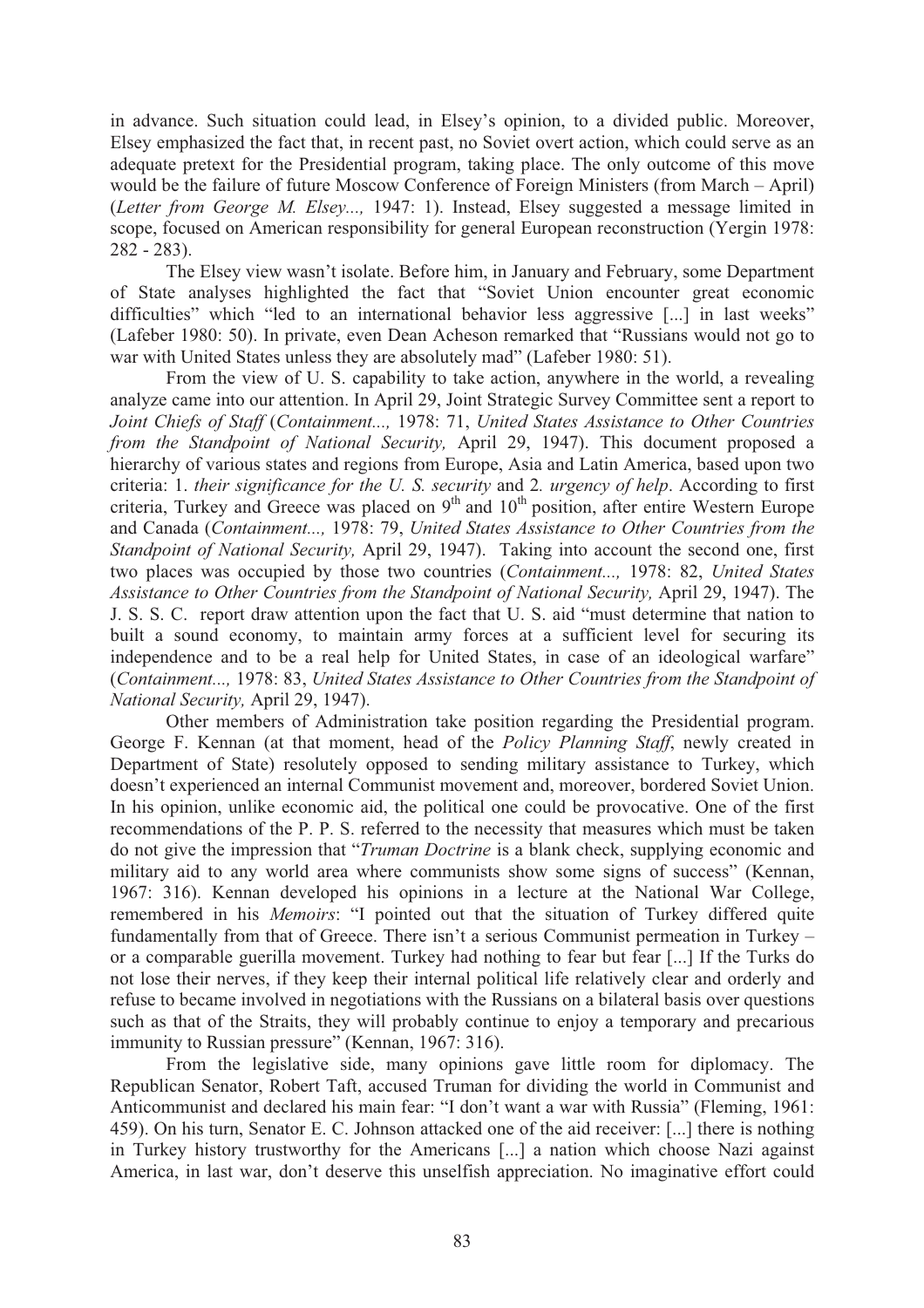lead us to the opinion that Turkey are on the democratic course, even if Department of State approve, with kindness, the brutal savage and unmerciful dictatorship which control that nation. The military aid and assistance give it to this Government means assistance to a fascist military dictatorship" (Tamkoç, 1977: 28). More brunt, his colleague from Wisconsin stated that "this Bill is a war measure and from now on we move in. Hysteria has swept over us and we can look for a stiffening of our military situation (Fleming, 1961: 460).

 Similar views expressed Henry Wallace (former Secretary of Commerce between March 1945 and September 1946 and, at the moment of his declarations, editor of *The New Republic Magazine*). In a European tour, through France, U. K. and Scandinavian countries, Wallace considered Truman initiative as a "reckless tendency" which would bring "a century of fear". He proposed, instead, a fifty billion dollars program of aid to war devastated countries, a third of which would go to the Soviet Union. He urged that the problem of the Dardanelles be solved by internationalizing all the Great Straits of the world, including Suez and Panama Canals (Fleming, 1961: 459). In defense of the President, Senator Vandenberg call Wallace "a itinerary saboteur" (Lafeber, 1980: 56) and other congressmen, together with people's from outside of the Legislative, demanded that Wallace be forced to return home, his passport revoked and he charged, under *Logan Law* form 1796, which forbidden to private citizens to carried out talks with a foreign Government (Fleming, 1961: 460).

 An interesting position adopted General Dwight Eisenhower. In his diary, on May  $15<sup>th</sup>$ , 1947, he wrote: "the best thing which we could do is to make available, for Secretary of State, five billions dollars, to use in supporting democratic movements, anywhere our vital interests ask for". In the same time, "we don't have any interest to save Greece and Turkey from Communism, if would fall" (*The Eisenhower Diaries,* 1981: 142).

#### **IV. Opinions from the press and private field**

From the first day, the journals reactions were, without doubt, abundant. In *New York Time,* from March 12, it was predicted that Truman Address would "ring down the curtain on one epoch in America's Foreign Policy [...] the age of isolationism and occasional interventions came to an end. It was replaced by an age of American responsibility" (Combs, 1986: 1986). According Arthur Krock, writer of leading columns from this newspaper, Truman "made up his mind that, when a fitting opportunity arose and one which Congress and the people would recognize as such, he would proclaim the new doctrine. On several occasions he thought the time had come, but some of his important advisers talked him out of it" (Fleming, 1961: 441 - 442). Over two days, in *New York Herald Tribune,* it was emphasized the fact that Truman initiative was "emphatically not a declaration of war with Russia" (Fleming 1961: 455).

More justifying reasons were debated in the next days. In March 13<sup>th</sup> number, *New York Time* bring into discussion the *appeasement* motive, showing that democracies involved in two World Wars because they failed to reveal, unmistakably, their "point of resistance" (Fleming, 1961: 454). This line or reasoning was continued, in he same newspaper, on May 11: "no one in his senses, and not deliberately misrepresenting the situation, would treat the *Truman Doctrine* as a military adventure" (Fleming, 1961: 454).

 Of course, opinions little favorable to the new program was to be found in the main journals. In March 13<sup>th</sup>, in *Chicago Tribune*, it was stated that "Mister Truman made as cold a war speech yesterday against Russia, as any other President has every made. except on the occasions of going before Congress to ask for a declaration of war [...] He gave notice that Russian communism is regarded as an enemy which will be resisted wherever it is encountered and that, if he has his way, the United States will go out of its way to seek encounters [...] The result will be, inevitably, the war [...] The declaration of implacable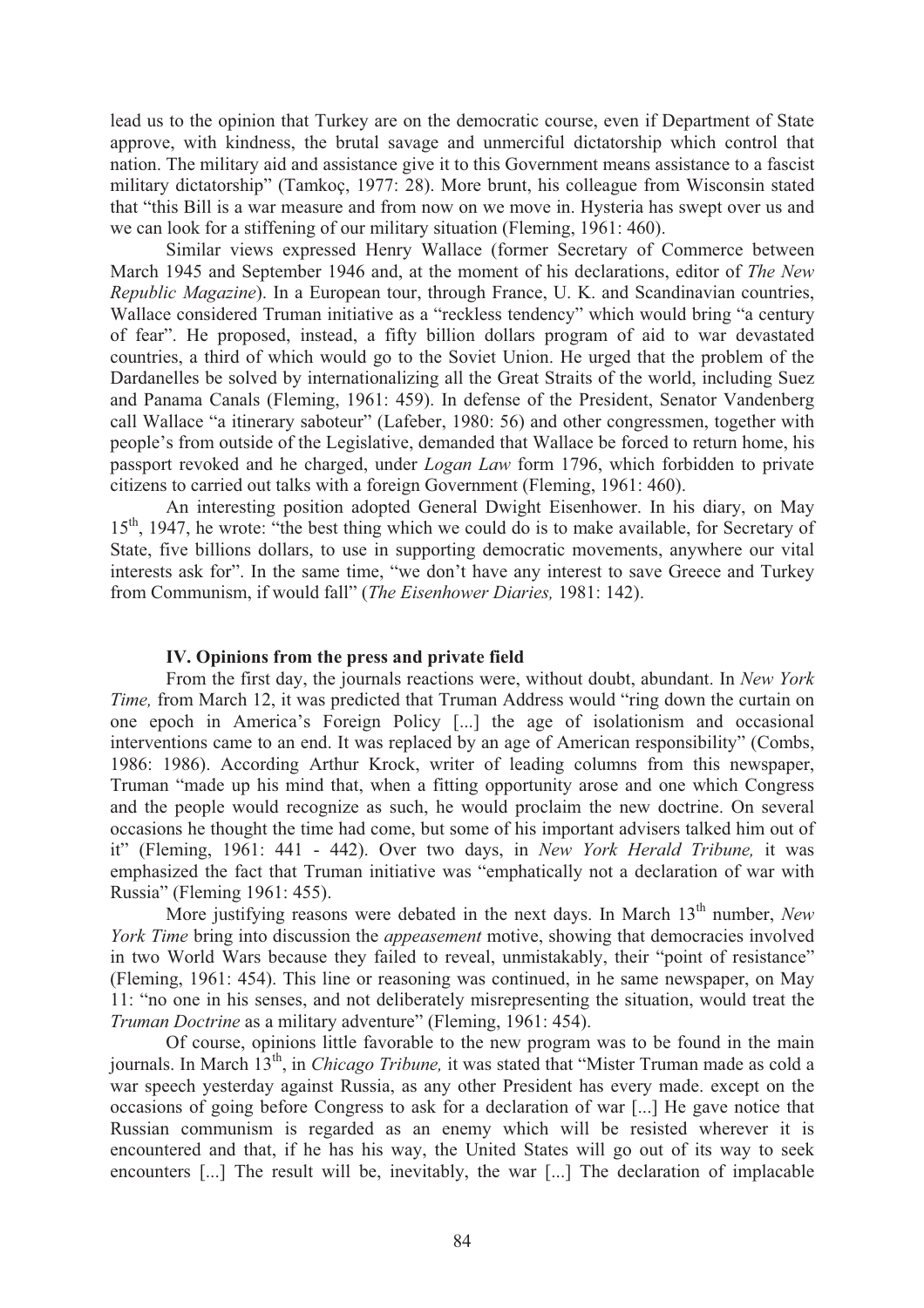hostility between this country and Russia is one which cannot be tempered or withdrawn" (Fleming, 1961: 454).

 On his turn, the very well known columnist, Walter Lippmann, ask, in an article published in *New York Herald Tribune,* on March 15, 1947, if the President launched a crusade. He write that the terms used by Truman in his Address "when are pronounced by the head of state, in a period of intense crisis and passionate confusions, are imprudent. The declarations of a powerful Government must be clear and exactly, otherwise may be taken as threatening and promising more than could do [...] A vague global policy, which sound as a alarm bell of a new crusade, has no limits. It cannot be controlled. Their effects cannot be anticipated" (A. M. A. E., fond 71/1946 – 1947, Turcia, Relatii cu Statele Unite ale Americii). Following this line of argumentation, Lippmann warn that "heated generalities, which we loved so much when primary responsibility, for the world, wasn't ours, aren't for us anymore"(A. M. A. E., fond 71/1946 – 1947, Turcia, Relații cu Statele Unite ale Americii). In Lippmann view, the most serious shortcoming of the Presidential Address was the way in which U. N. was treated; U. S. action, through its unilateralism "seems to cut a hole in the Charter" (Fleming, 1961: 450). Lippmann favored applying military power in Dardanelles but only for the purpose of securing a treaty neutralizing the Straits, establishing of borders and distribution of oil concessions, which must not be reserved to the U. S. monopoly (Fleming, 1961: 451).

 Anyhow, the great majority of the press backed up the new program warning, in the same time, that alternative would be dangerous. According to *St. Louis Post Dispatch,* from March  $14<sup>th</sup>$ , "Truman had committed the honor and prestige of the United States. There is no turning back" (Fleming, 1961: 456).

The debate over the new foreign policy program get some contributions (quite critical, sometimes) from the private circles. James P. Warburg, banker and former deputy manager to the Office of War Information questioned the new initiative: "what is so urgent that we must act alone, without consultation, without knowing how far our first step will carry us and in such a way as to undermine the very structure of peace, which we have struggled so hard to erect?" He labeled *Truman Doctrine* as "the lineal descendent of our policy of expediency toward Franco, Pétain, Badoglio and King George of Greece" and ask whether the obligation to combat totalitarian regimes extended to Spain, Portugal and Argentina too (Fleming, 1961: 453).

Another example of such point of view was offered by a letter from Professor Gilbert Macbeth, published in *New York Times*, on April 20<sup>th</sup>. In this article it was underlined that, from the perspective of democratic principles, a Communist regime was not more distasteful than any other highly undemocratic system. If "we intended consistently to fight communism, we would have to withdraw from United Nations or turn it into an anti – Soviet organization" (Fleming, 1961: 453).

 The words of U. S. President aroused, of course, reactions from those two countries. Referring only to those from Turkey, we must mention the interview which Prime Minister Recep Peker gave it to the *Associated Press* and *New York Times* correspondents, on March 13<sup>th</sup>. The head of Turkish Government valued the great importance of the Truman Address, in the whole context of Greece situation and Turkish major difficulties provoked by the diverting of half of the country budget to the Army necessities. In the same time, Prime Minister underlined the readiness "of the whole Turkish nation to save honor, rights and country frontiers" (A. M. A. E. fond 71/1946 - 1947, Turcia, Relatii cu Statele Unite ale Americii)

 At the beginning of following month, Turkish Prime Minister showed more firmly, in a declaration in which call the tendentious rumors which says that "Turkish independence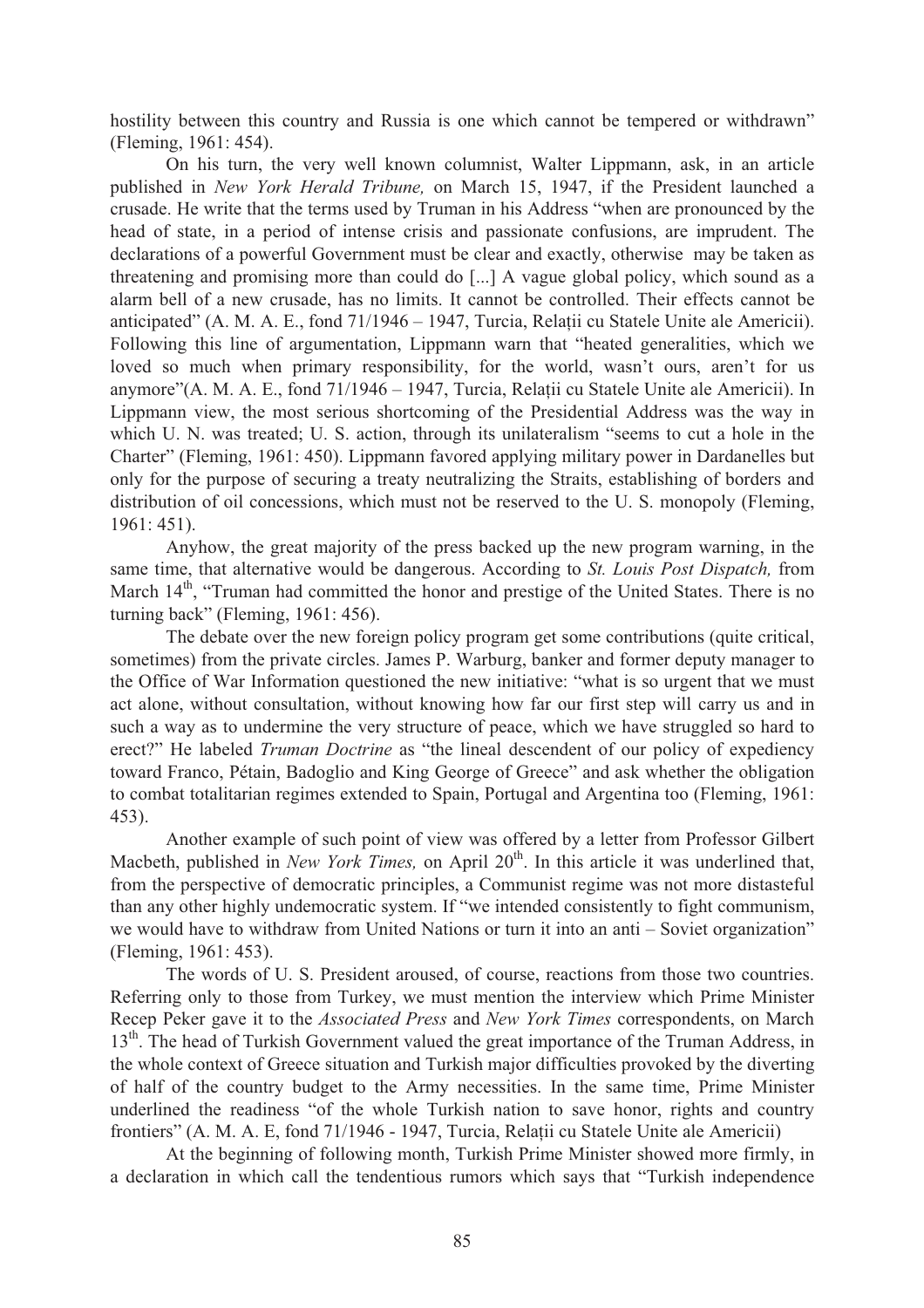would be hampered by the United States aid" as "having goals contrary to the real Turkish intentions" (A. M. A. E, fond 71/1946 - 1947, Turcia, Relații cu Statele Unite ale Americii).

 On the other hand, as *France Press* related, there was, in Turkey, more reserved opinions. According to above mentioned agency, "the Turkish observers noticed that, probably, the need for an immediate help regard mostly Greece than Turkey. In present country situation, there are no apparent signs leading to an imminent threat against this country" (A. M. A. E., fond  $71/1946 - 1947$ , Turcia, Relatii cu Statele Unite ale Americii). Moreover, "the situation at the eastern borders of Turkey – from what is known here – is calm and, from the Bulgarian part, doesn't seem that Soviet Union tried to take, during last period, military measures. The informations referring troops mobilization are pure inventions [...] You don't have the impression that political and, especially, military situation seriously damaged, since the time of Russian claims, formulated last summer, regarding the Straits"  $(A. M. A. E., fond 71/1946 – 1947, Turcia, Relații cu Statele Unite ale Americii).$ 

 On its turn, the Soviet press dedicated large commentaries to the Presidential Adress from March 12th. In an article published in *Izvestia*, titled *Doomed to failure* it was rejected U. S. allegations, according which Soviet Union threatened Turkey: "no one and nothing threaten, actually, Turkey's integrity. The purpose of this assistance is to bring Turkey under United States control" (Lincoln, 1968: 21). *Truman Doctrine* was seen as "a smoke curtain for expansion" (Rubinstein, 1985: 58). In the same month, *Literaturnaia Gazeta* (quoted by *New York* Times) remembered the supposed culpability of Turkey in the war. It was stated that Turkey Government take into consideration joining to Axis, if Stalingrad fall (Sheehy, 1992: 88).

 An entire anti – Soviet policy was "repudiated", as in an article published by *Izvestia,*  in May 6<sup>th</sup>, 1947. Under the headline *Letters from Ankara*, signed by someone called himself "A. Anatolyev" it was pointed: "[...] with weeks before Truman stated << help >> for Greece and Turkey, the Governmental journal, *Ulus*, came with an offer for establishing a <<security zone>> which spread from Iran, through Turkey and Balkans, toward Central Europe. The goal of this proposal is absolute clear. Through this, the idea of a  $\ll$  cordonne sanitaire $\gg$ against Soviets are revived" (Ulunyan, 1999: 6). In the same time, in *Pravda* it was emphasized that the new American initiative means "a new encroachment in other states affairs" (*Histoire de la Politique Extérieure de l' U. R. S. S.,* 1971 – 1974: 208). This kind of allegations was resumed and widened, in analytic reports destinated to those members of *Politbureau,* charged with foreign policy problems.

#### **V. Is the** *Truman Doctrine* **a turning point?**

This initiative was an important moment in U. S. foreign policy making process. It was a major departure from the prewar isolationist stand and from the Grand Alliance concept, which was forged in Second World War II. For Cold War historian, John Lewis Gaddis, the importance of the moment result from the *way* in which policy was formulated, not from the actual decisions that were take it. For the first time, in recent memory, "the State Department had actually done something, quickly, efficiently and decisively. This was the real revolution of 1947 – and the only one" (Gaddis, 1974: 390).

Despite of the Gaddis opinion, we may consider *Truman Doctrine* as a milestone in U. S. foreign policy. A universal and idealist vision, totally opposed to the old balance of power, was adopted by Washington policy – makers. U. S. became attached to a global mission. President Truman himself considered that "inactions, withdraw, <<Fortress Europe>>, cannot have, as result, anything else than giving up to Russia large areas of the world, who are forbidden to her in the present day. The time has come to align United States, firmly, on the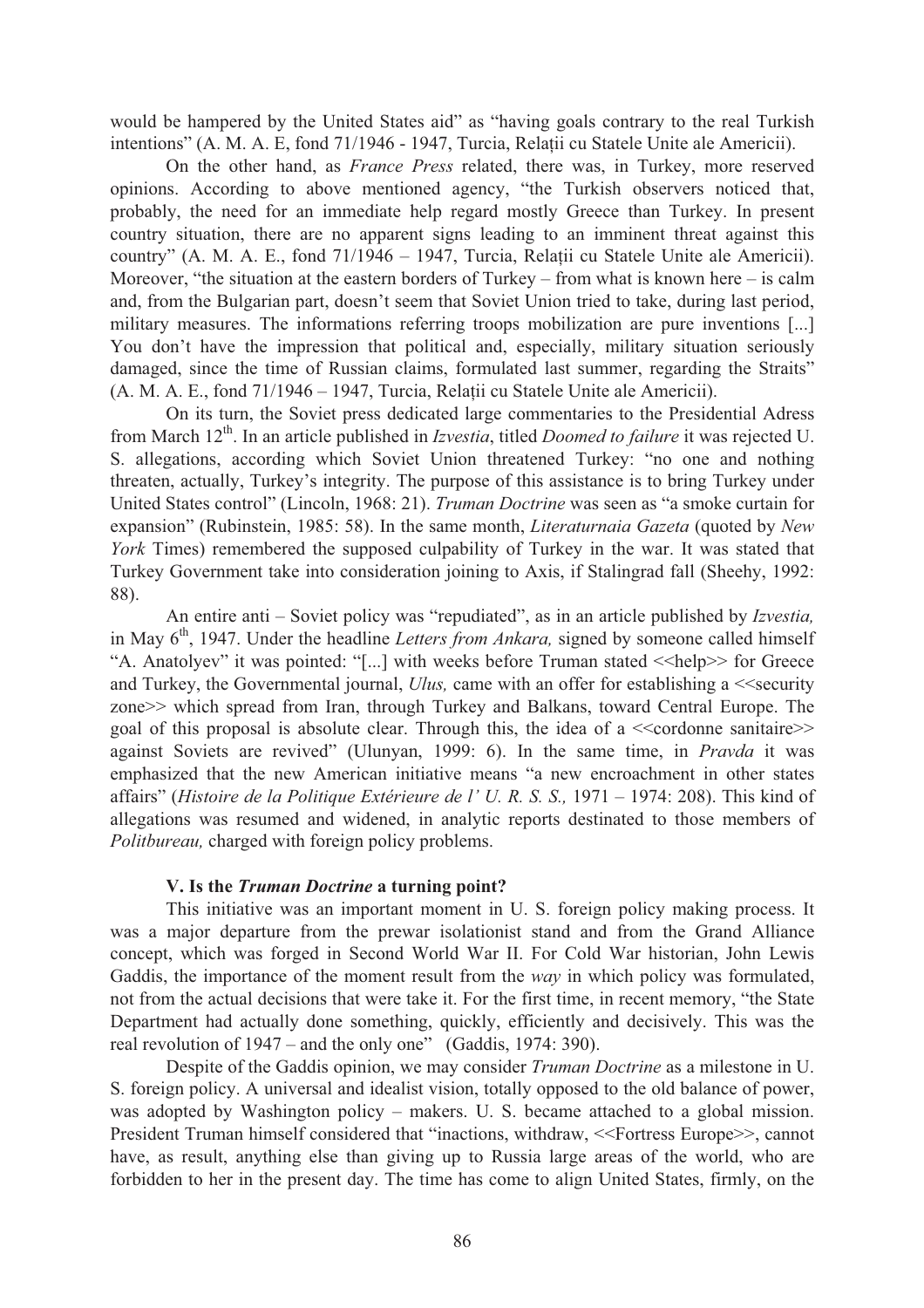side and at the leadership of the free world" (Truman, 1965: 125). Moreover, the President carefully made, on April  $6<sup>th</sup>$ , a historical analogy with recent past: "we know how the fire starts. We have seen it before – aggression by the strong against the weak, openly by the use of armed force and secretly by infiltration. And we know how it ends" (Fleming, 1961: 458). More conclusive, Henry L. Stimson (former Secretary of War between 1940-1945) stated, in *Foreign Affairs*, at short time after Kennan *Source of Soviet Conduct*: "foreign affairs are, now, our most intimate domestic concern. All people, good or bad, are now our neighbors" (Stimson, 1947: 7).

Finally, the U. S. public reaction, regarding *Truman Doctrine,* was very well described by the same George F. Kennan, and we quote a very elaborate and revealing opinion of his, in full length: "in many occasions, both before and after this Greek – Turkish episode, I have been struck by the congenital aversion of Americans to taking specific decisions, on specific problems, and by their persistent urge to seek universal formulae or doctrines in which to clothe and justify particular actions. We obviously dislike to discriminate. We like to find some general governing norm to which, in each instance, appeal can be taken so that individual decisions may be made not on their particular merits but automatically, depending on whether the circumstances do or do not seem to fit the norm. We like, by the same token, to attribute a universal significance to decisions we already found it necessary, for limited and parochial reasons, to take. It was not enough for us, when circumstances forced us into World War I to hold in view the specific reasons for our entry: our war effort had to be clothed in the form of an effort to make the world nothing less than  $\leq$ safe for democracy $\geq$ . It was not enough for us, in World War II, that the Japanese attacked us at Pearl Harbour and that both Japanese and German Governments declared war on us; we didn't feel comfortably until we had wrapped our military effort in the wholly universalistic – and largely meaningless – generalities of the Atlantic Charter. Something of this same compulsion became apparent in the postwar period, in the tendency of many Americans to divide the world, neatly, into *communist* and *free* world components, to avoid recognition of specific differencies among countries and to search for general formulae to govern our relations with the one or the other" (Kennan, 1967: 322 - 323).

 We could easily remark that the new U. S. initiative was intensely debated, in the official circles and public opinion circles. The aid program launched by President Truman doesn't rally, without some critics, all the Executive structures and the press. Some voices could be heard, warning that the new initiative is more than a foreign aid and could easily produced serious damages in the new geopolitical context.

 In the same time, the American press raised some questions about *Truman Doctrine*  but, generally speaking, the commentaries were favorable. Obvious, this was not the case for Soviet "press" which, following Government orders, condemned *Truman Doctrine* as a hegemonic gesture. Of course, neither United States internal critics nor Soviet Union reactions doesn't alter the new program.

We considered interesting to observe this process of applauding and opposing U.S. foreign policy initiative. Ultimately, this was the first great departure, from the prewar isolationism and from the very intense tendency to "withdraw from Europe", after hostilities ceased. It was this particular feature that provoked those debates, which we try to illustrate in the rows above. The importance of the moment, and the specific way in which the decision was taken (as a result of a team work), the free environment in which the press spread its opinions, made more attractive the whole debate around *Truman Doctrine*.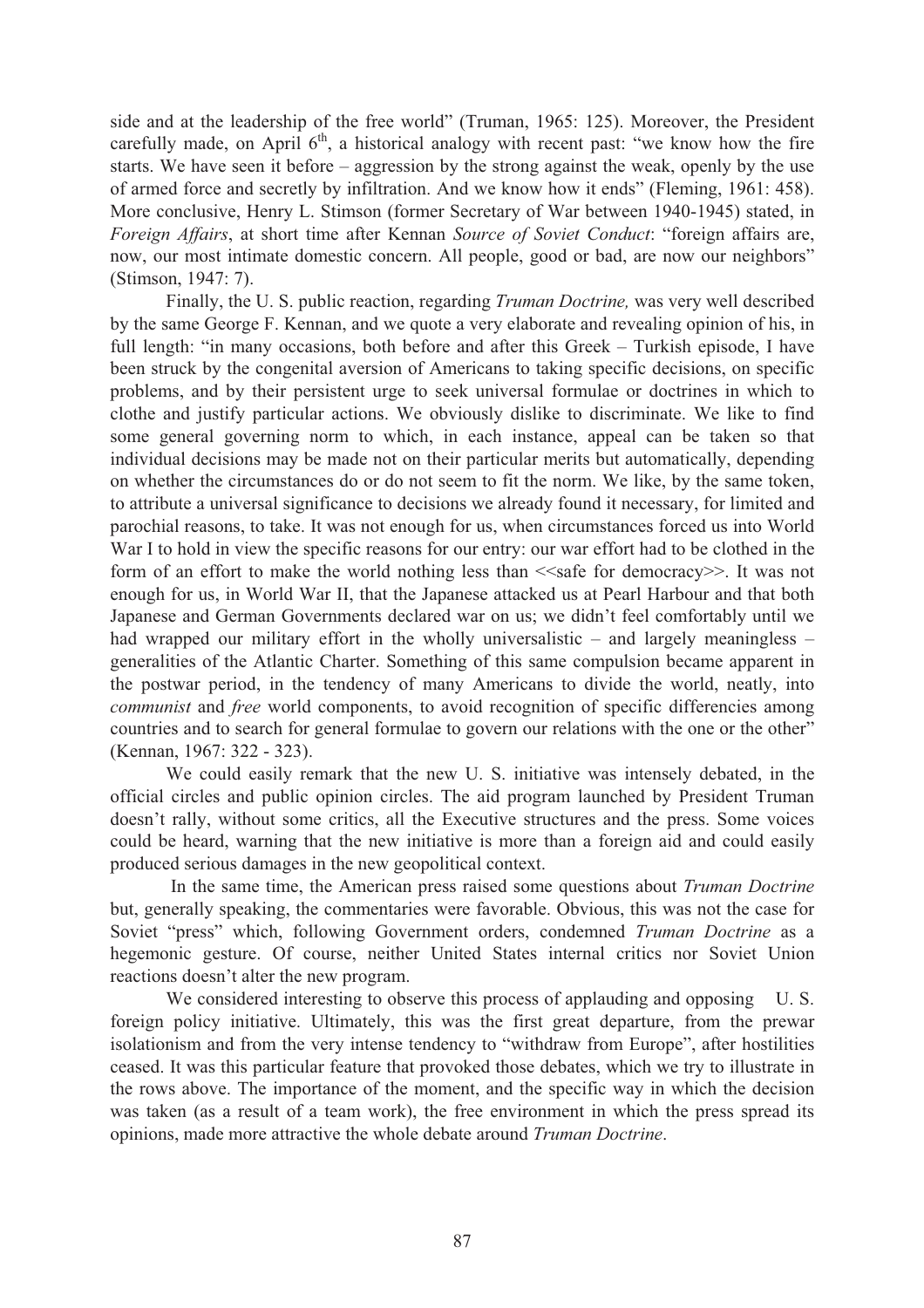#### **BIBLIOGRAPHY**

#### **a. Archives:**

 Arhivele Ministerului Afacerilor Externe (A.M.A.E.), fond 71/1946 – 1947, Turcia, Relații cu Statele Unite ale Americii, telegrame, dosar nenumerotat, nepaginat.

# **b. Documents:**

 *A Decade of American Foreign Policy. Basic Documents 1941 - 1949*, 1985. Revised ed., Washington: Department of State.

 *Containment: Documents on American Policy and Strategy 1945 - 1950*, 1978.

 Thomas H. Etzold and John Lewis Gaddis (editors), New York: Columbia University Press.

 Hurewitz J. C., 1958 – 1960. *Diplomacy in the Near East and Middle East: a Documentary Record*, Princeton: D. Van Nostrand.

 *Letter from George M. Elsey to Clark Clifford*, March 7, 1947, in www.trumanlibrary.org/whistlestop/study-collections / doctrine / large / folder 5/ tde.

 Lincoln W. B., 1968, *Documents in World History 1945 - 1967,* San Francisco: Chandler.

 *Soviet Treaty Series: A collection of Bilateral Treaties, Agreements and Conventions, etc., Concluded between the Soviet Union and Foreign Powers*, 1950, vol. I, Leonard Shapiro (ed.), Washington D. C.: Georgetown University Press.

#### **c. Books:**

Amen, M. M., 1978, *American Foreign Policy in Greece 1944/1949*, Frankfurt am Main, Bern, Las Vegas, Peter Lang.

Combs J. A., 1986, *The History of American Foreign Policy,* vol. II, *Since 1900*, New York, Alfred A. Knopf.

Duroselle, J.B., 2006, *Istoria relațiilor internaționale 1919-1947*, vol. I, București, Editura Științelor Sociale și Politice.

Fleming D.F., 1961, *The Cold War and its Origins 1917-1960*, 2 vol., New York, Doubleday & Company, Inc.

Fontaine A., 1992, *Istoria Războiului Rece. De la Revoluția din Octombrie la Războiul din Coreea, 1917 - 1950, vol. II, București, Editura Militară.* 

Gaddis J. L., 1974, *Was the Truman Doctrine a real Turning Point?,* Foreign Affairs, July, 52, 2.

*Histoire de la Politique Extérieure de l' U. R. S. S., 1971-1974, vol. II, sous la* direction de B. Ponomarev, A. Gromîko et V. Khvostov, Moscou, Editions du Progrès.

Kennan G.F., 1967, *Memoirs, 1925 - 1950,* Boston, Toronto, Little Brown & Company.

Lafeber W., 1980, *America, Rusia and the Cold War, 1945-1980*, New York, Chichester, Brisbane, John Wiley & Sons.

Plopeanu E., 2005, *R zboi !i pace în spa"iul ponto-caspic (1945 – 1946). Considera"ii privind Turcia !i Iranul la începutul R zboiului Rece,* Revista Român# de Studii Eurasiatice*,* I, 1.

Rubinstein A.Z., 1985, *Soviet Foreign Policy since World War II: Imperial and Global,* second edition, Boston, Toronto, Little Brown & Company.

Sheehy E.J*.,* 1992, *The U. S. Navy. The Mediterranean and the Cold War, 1945-1947*, Westport, Greenwood Press.

Stimson H.L., 1947, *The Challenge to Americans,* Foreign Affairs, October, 26, 1.